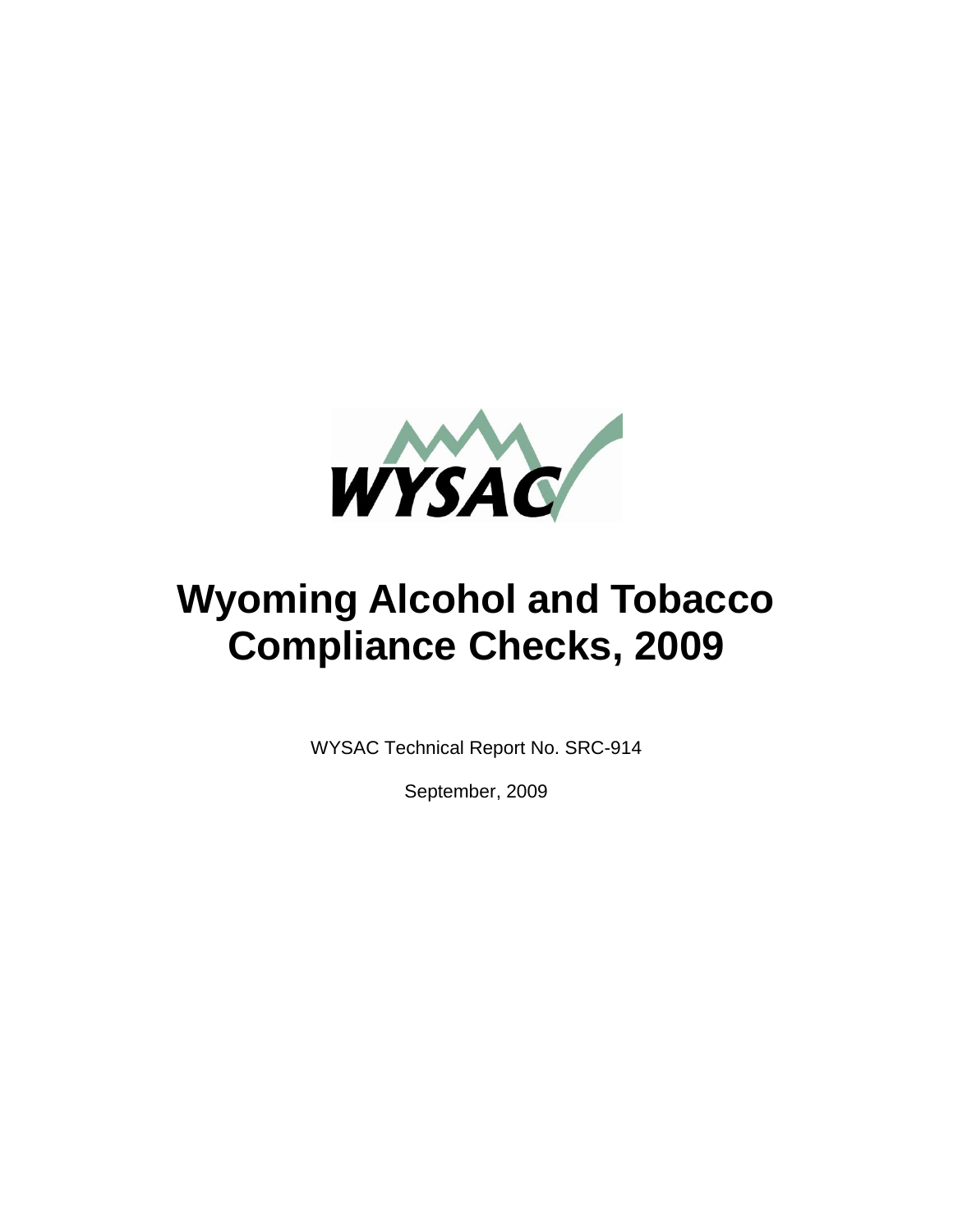## **Wyoming Alcohol and Tobacco Compliance Checks, 2009**

By

W. Trent Holder, Assistant Research Scientist

With the assistance of

Bistra Anatchkova, Ph.D., Survey Research Center Manager Tasha Anderson, Research Aide Brianne Wold, Research Aide

**Wyoming Survey & Analysis Center**

University of Wyoming 1000 E. University Ave, Dept. 3925 Laramie, WY 82071 (307) 766-2189 • wysac@uwyo.edu wysac.uwyo.edu

Citation for this document: WYSAC (2009) *Wyoming Alcohol and Tobacco Compliance Checks, 2009,* by Holder, W. T. (WYSAC Technical Report No. SRC-914). Laramie, WY: Wyoming Survey & Analysis Center, University of Wyoming.

Short reference: WYSAC (2009), *Alcohol and Tobacco Compliance*.

© Wyoming Survey & Analysis Center, 2009.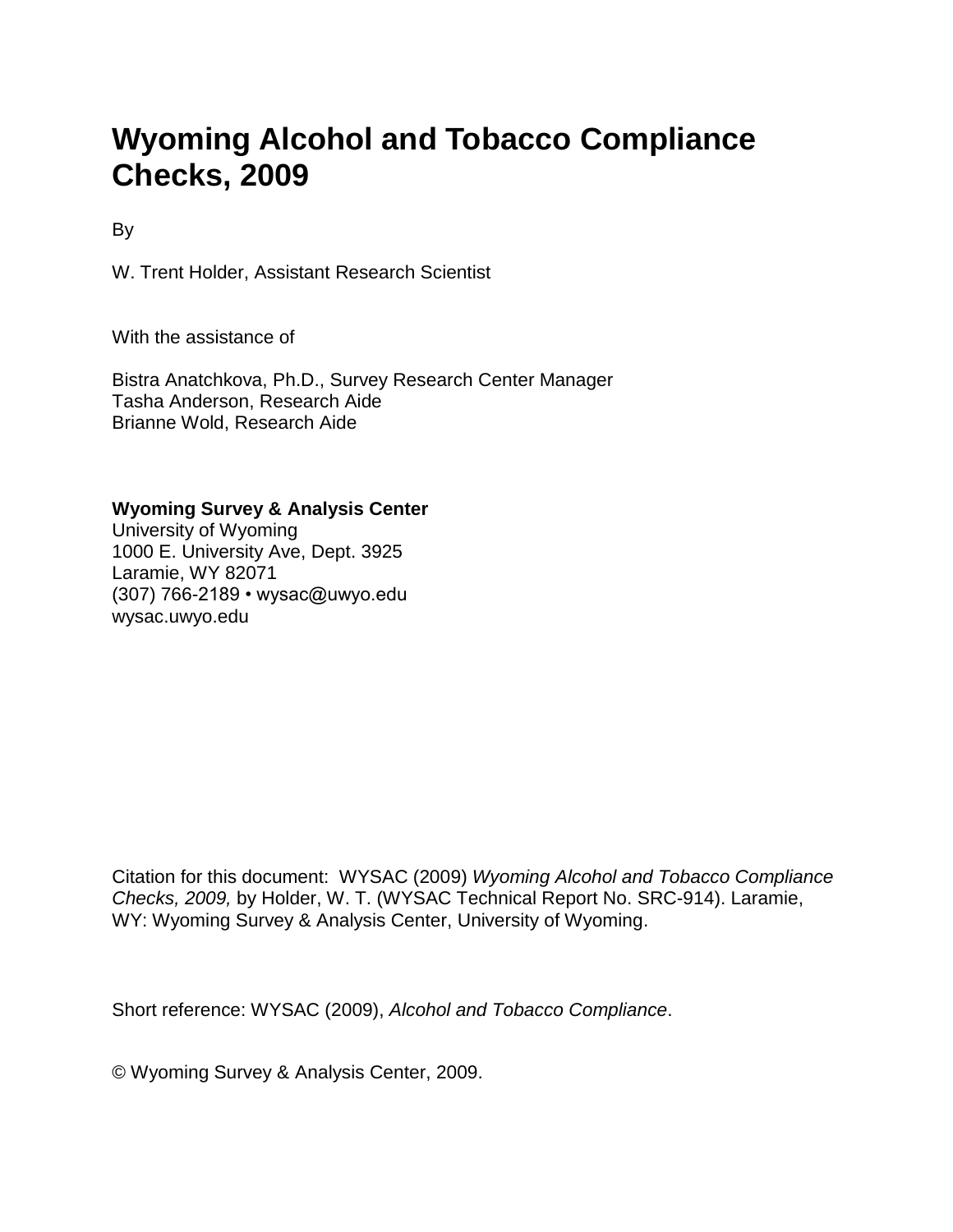## **Table of Contents**

## **List of Tables**

| Table 3.1. Alcohol Compliance Rate and Number of Violations by County (2009)         |  |
|--------------------------------------------------------------------------------------|--|
| Table 3.2. Alcohol Compliance Rate and Number of Violations by Municipality (2009)9  |  |
|                                                                                      |  |
| Table 3.4. Tobacco Compliance Rate and Number of Violations by County (2009)13       |  |
| Table 3.5. Tobacco Compliance Rate and Number of Violations by Municipality (2009)14 |  |
| Table 3.6. Summary of Tobacco Compliance Rates by Municipality (2009) 15             |  |
|                                                                                      |  |

## **List of Figures**

| Figure 3.3. Tobacco Compliance Checks Submitted By Region (2007–2009)11 |  |
|-------------------------------------------------------------------------|--|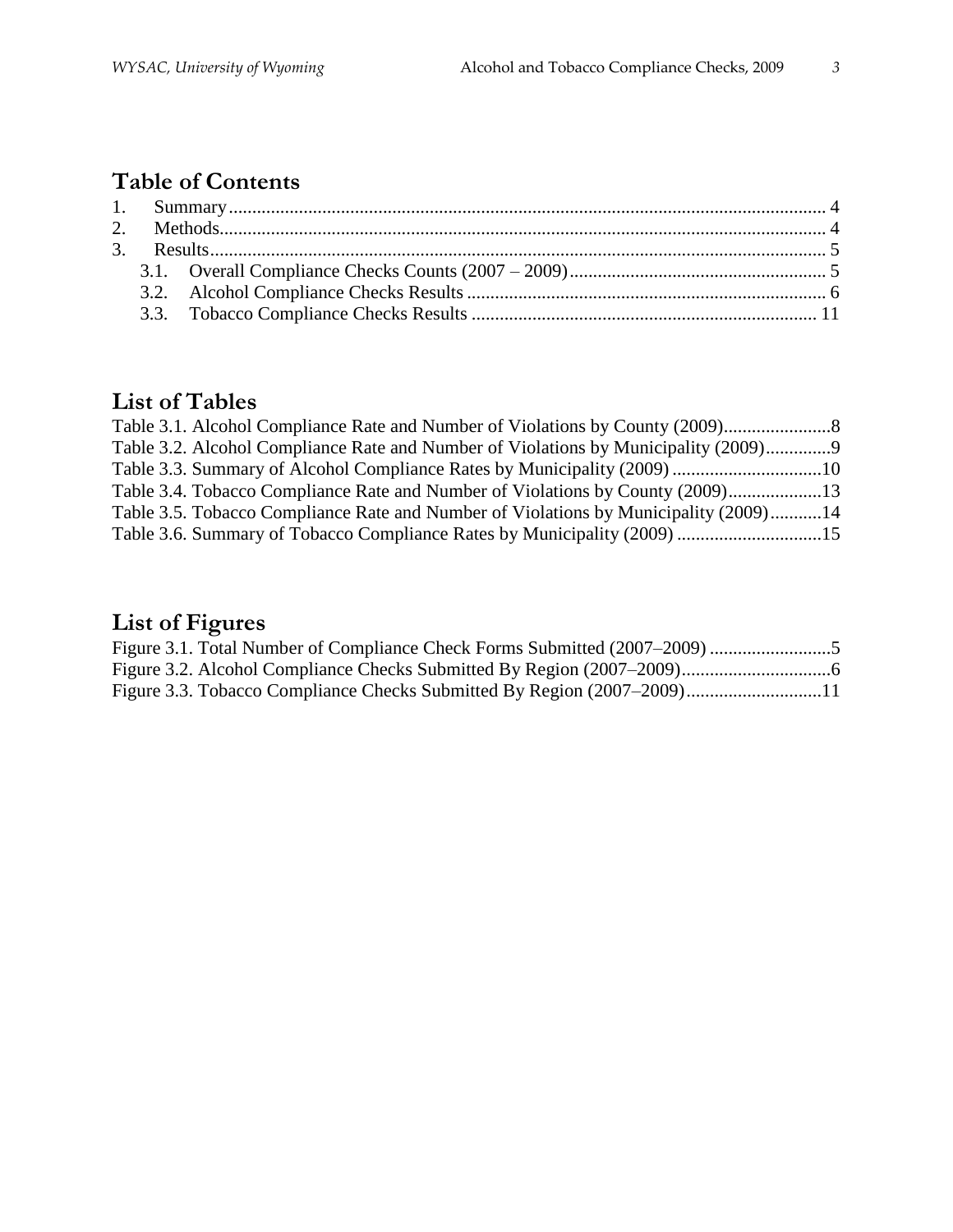# **Wyoming Alcohol and Tobacco Compliance Checks, 2009**

### **1. Summary**

In Spring 2009 the Wyoming Association of Sheriffs and Chiefs of Police (WASCP) engaged the Wyoming Survey & Analysis Center (WYSAC) to complete the data entry, analysis, and reporting for the annual tobacco and alcohol sales compliance inspection checks performed by Wyoming police officers. This marks the third consecutive year that WYSAC has handled this project.

Data entry began in July and concluded in August, 2009. After all inspection forms were entered into a database, the data were analyzed. The results are summarized in tables found in Section 3 of this report. A total of 1107 alcohol and 741 tobacco inspection compliance forms were received by WYSAC and entered in the database. Of those, 1074 alcohol and 734 tobacco forms were determined to be valid and subsequently included in the analysis.

### **2. Methods**

Inspection forms were delivered to WYSAC by the Wyoming Association of Sheriffs and Chiefs of Police. Forms were manually entered by trained WYSAC staff into a custom-built Microsoft Access Database. All officers who did not properly finish their inspection forms were contacted for clarification in an attempt to fill missing data, a process which extended from August to September.

Once data input was completed, the database was imported into PASW Statistics 17.0 for processing, where cross-tabulations and frequency tables were generated. Finally, the database was converted into a Microsoft Excel file for electronic delivery to WASCP.

Inspection forms indicating only a warning was issued were considered a violation of compliance for data analysis purposes, though no citations were issued. Entries which indicated an unsuccessful attempt (i.e., business closed, no longer selling alcohol/tobacco) were considered a null attempt and not included in the total compliance check count and the data analysis. Compliance rates are calculated by dividing the number of non-infractions reported by the number of compliance checks performed. This rate is considered valid because all compliance forms included in the calculations had a *resolution*, thus leaving no missing data associated with them.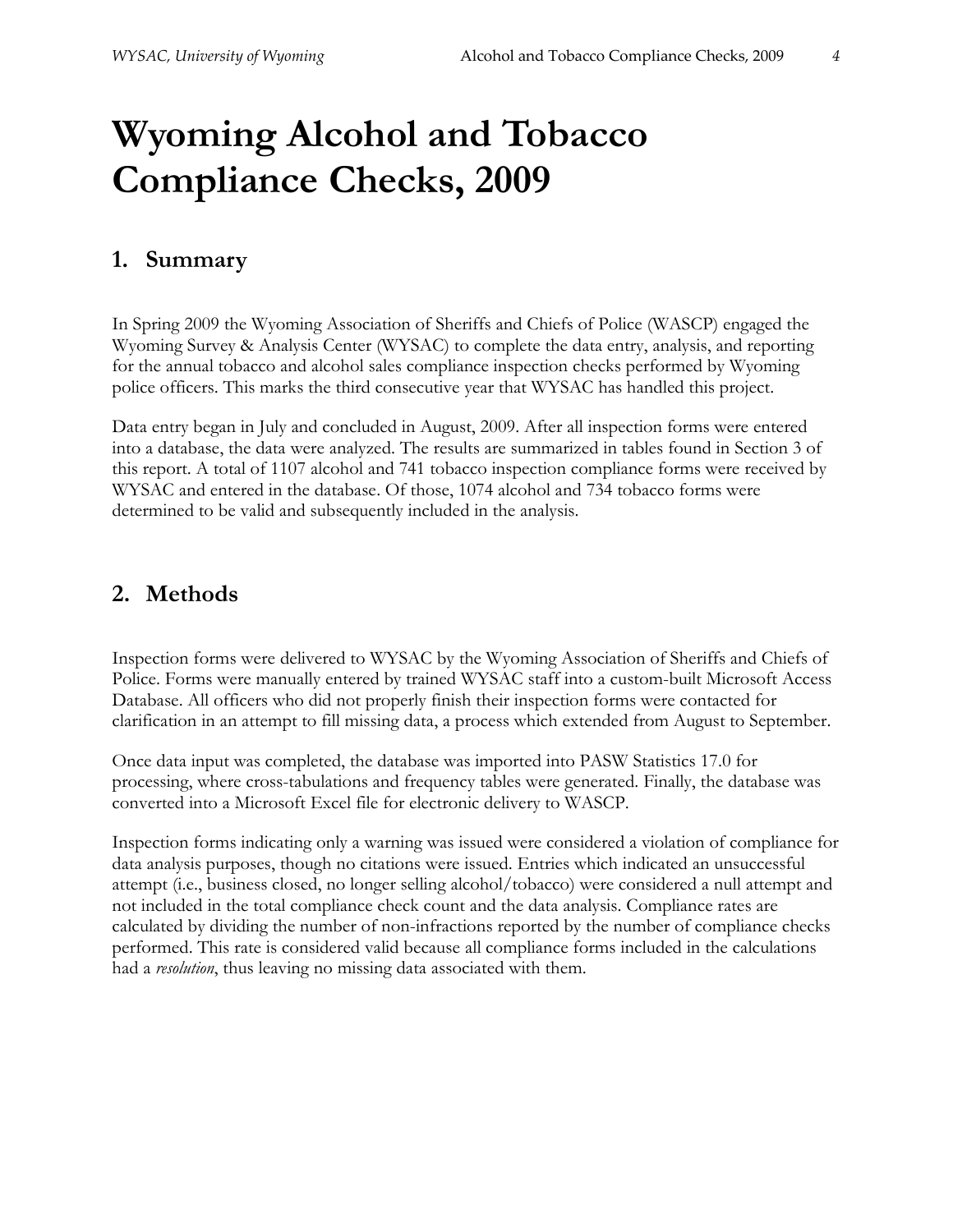## **3. Results**

## 3.1. Overall Compliance Checks Counts (2007 – 2009)

The total number of compliance check forms submitted for 2007, 2008, and 2009 are shown below in Figure 3.1. These totals include forms that were not used in the calculation of compliance rates, such as for businesses that were closed. Each year the number of completed forms for compliance with alcohol sales submitted to WYSAC for data entry and analysis has been substantially higher than the completed forms for compliance checks for tobacco sales. The highest number of compliance check forms for both alcohol and tobacco sales were submitted to WYSAC in 2008.



**Figure 3.1. Total Number of Compliance Check Forms Submitted (2007–2009)**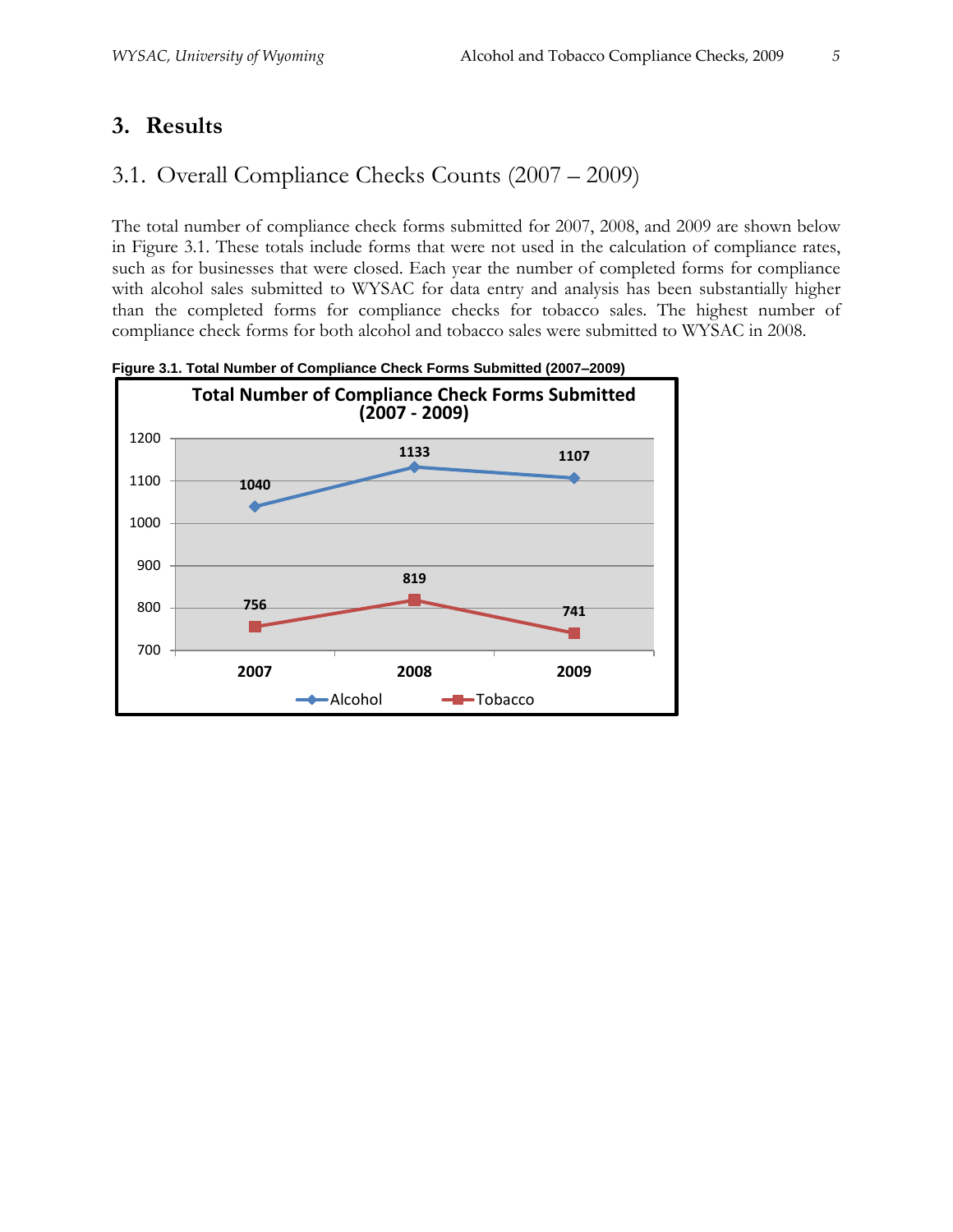## 3.2. Alcohol Compliance Checks Results

In 2009 a total 1107 alcohol compliance check forms were submitted to WYSAC. After removing null attempts 1074 forms were determined to be valid checks and included in the calculations of compliance rates.

Inspection forms indicating only a warning was issued were considered a violation of compliance for data analysis purposes, though no citations were issued. Data which represented an unsuccessful attempt because the business was closed were considered a null attempt and not included in the total compliance check count or calculations. Compliance rates were calculated by dividing the number of non-infractions reported by the number of compliance checks performed. Each qualifying establishment received one of three values: no violation, citation, or warning.

As shown below in Figure 3.2, in 2009 alcohol forms were returned for 17 Wyoming counties, an increase of 1 compared to 2007 and 2008, and for 50 Wyoming cities and unincorporated communities (such as Rozet and Moose), which is 10 more than in 2008 and 19 more than 2007. While the total number of forms submitted decreased from 2008 to 2009, the number of reporting counties and municipalities increased. The main increase seen in municipalities reporting comes from small unincorporated communities, of which almost none reported in 2007.



**Figure 3.2. Alcohol Compliance Checks Submitted By Region (2007–2009)**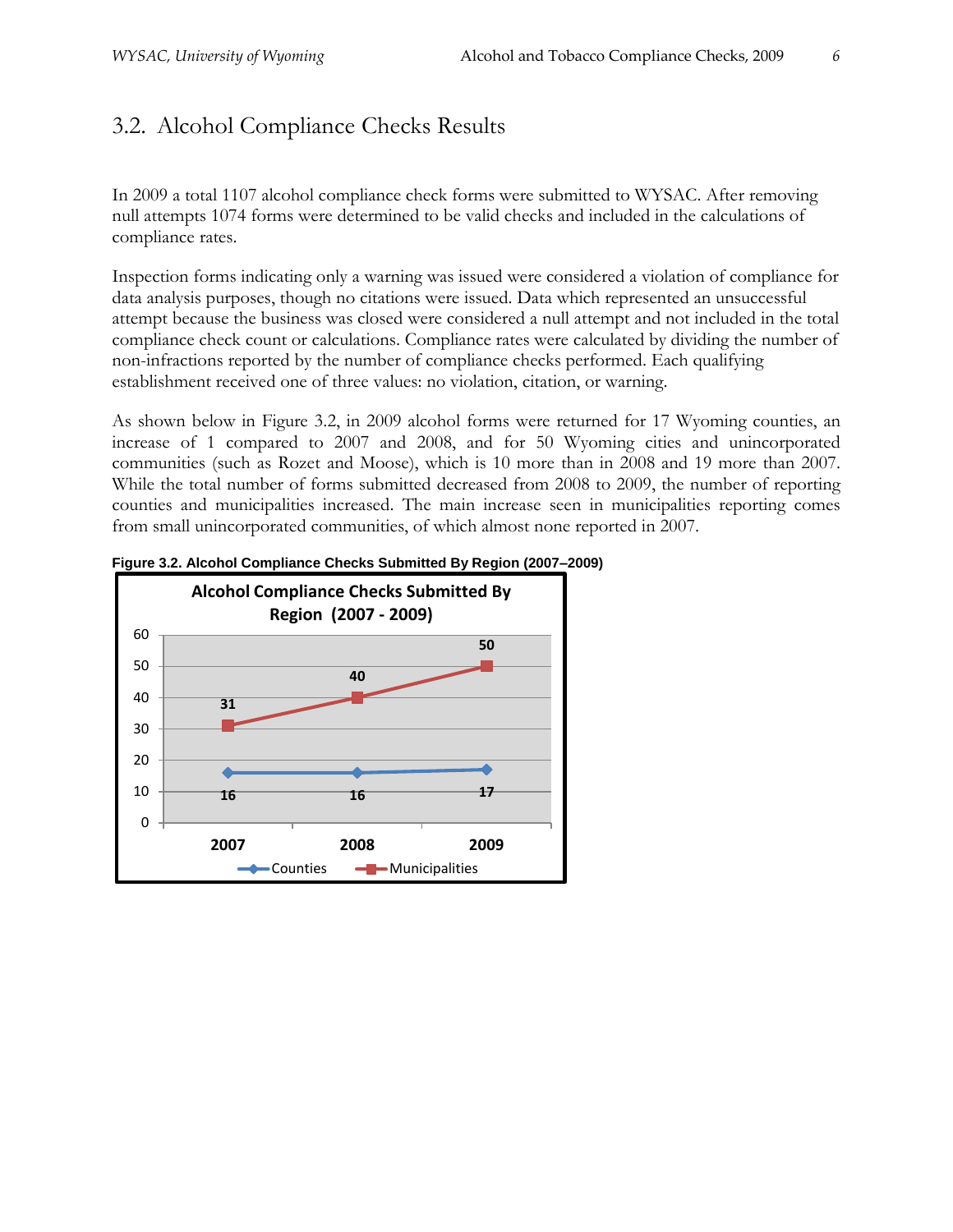$\overline{a}$ 

Following are the results from the alcohol compliance checks performed in 2009. Compliance rates are presented first by county, then by municipality. Locations listed in blue demonstrated top quartile compliancy, 75.1% or more, black indicates 50.1% to 75% compliance, orange is 25.1% to 50% compliance, and red indicates compliance rate of 25% or less. Overall statewide alcohol compliance for all reporting counties and cities was 84.5%, which is an increase of 2 percentage points from 2008<sup>1</sup>. It should be noted that different municipalities have submitted checks each year, so this comparison should not be considered representative of the "statewide compliance rate" but rather a comparison of the overall compliance rates for those municipalities that submitted forms.

Results by county, presented in Table 3.1, indicate that Lincoln County had the highest alcohol compliance rate at 95.2% and Goshen County (90.0%), Sweetwater County (91.2%), and Teton County (92.9%) were all 90% or higher compliant. The counties of Albany (80.0%), Converse (88.2%), Fremont (81.8%), Laramie (87.7%), Park (86.6%) Sheridan (86.6%), Uinta (80.6%) and Campbell (80.5%) all had compliance rates between 80% and 89.9%. Natrona (66.7%), Sublette (69.2%), and Washakie (62.5%) counties were between 60% and 69.9%. Carbon County (58.8%) had a compliance rate between 50% and 59.9%. Johnson County had the lowest reported alcohol compliance rate at 25.0%

Table 3.2 displays the alcohol compliance rate and infractions listed by municipality. It should be noted that for many of these municipalities there were very small sample sizes (5 or less) which can result in more extreme rates (100% or 0%). Star Valley returned two forms, but indicated for both that the business was closed. In this case it is not possible to calculate a compliance rate.

Table 3.3 summarizes alcohol compliance rates for all municipalities. The municipalities of Afton, Bill, Boulder, Cokeville, Daniel, Diamondville, Green River, Hillsdale, Hudson, Kinnear, La Barge, Marbleton, Moose, Pavillion, Riverton, Rozet, Savageton, Thayne, and Wilson all had perfect compliance rates of 100%. Douglas, Jackson, Kemmerer, Teton Village, and Torrington had compliance rates between 90% and 99.9%. Alpine, Cheyenne, Cody, Evanston, Gillette, Laramie, Powell, Rock Springs, Sheridan, and Shoshoni all had compliance rates between 80% and 89.9%. The municipalities of Big Piney, , Lander, and Moran had rates between 70% and 79.9%. Burns, Casper, Pinedale, and Worland had rates between 60% and 69.9%, while Bondurant, Buffalo, Cora, Dubois, and Rawlins were between 25% and 59.9%. Glenrock, Recluse, and Wright all had the lowest alcohol compliance rates of 0%, demonstrating no compliancy.

<sup>&</sup>lt;sup>1</sup> WYSAC (2008) *Wyoming Alcohol and Tobacco Compliance Checks, 2008,* by Holder, W. T. (WYSAC Technical Report No. SRC-811). Laramie, WY: Wyoming Survey & Analysis Center, University of Wyoming.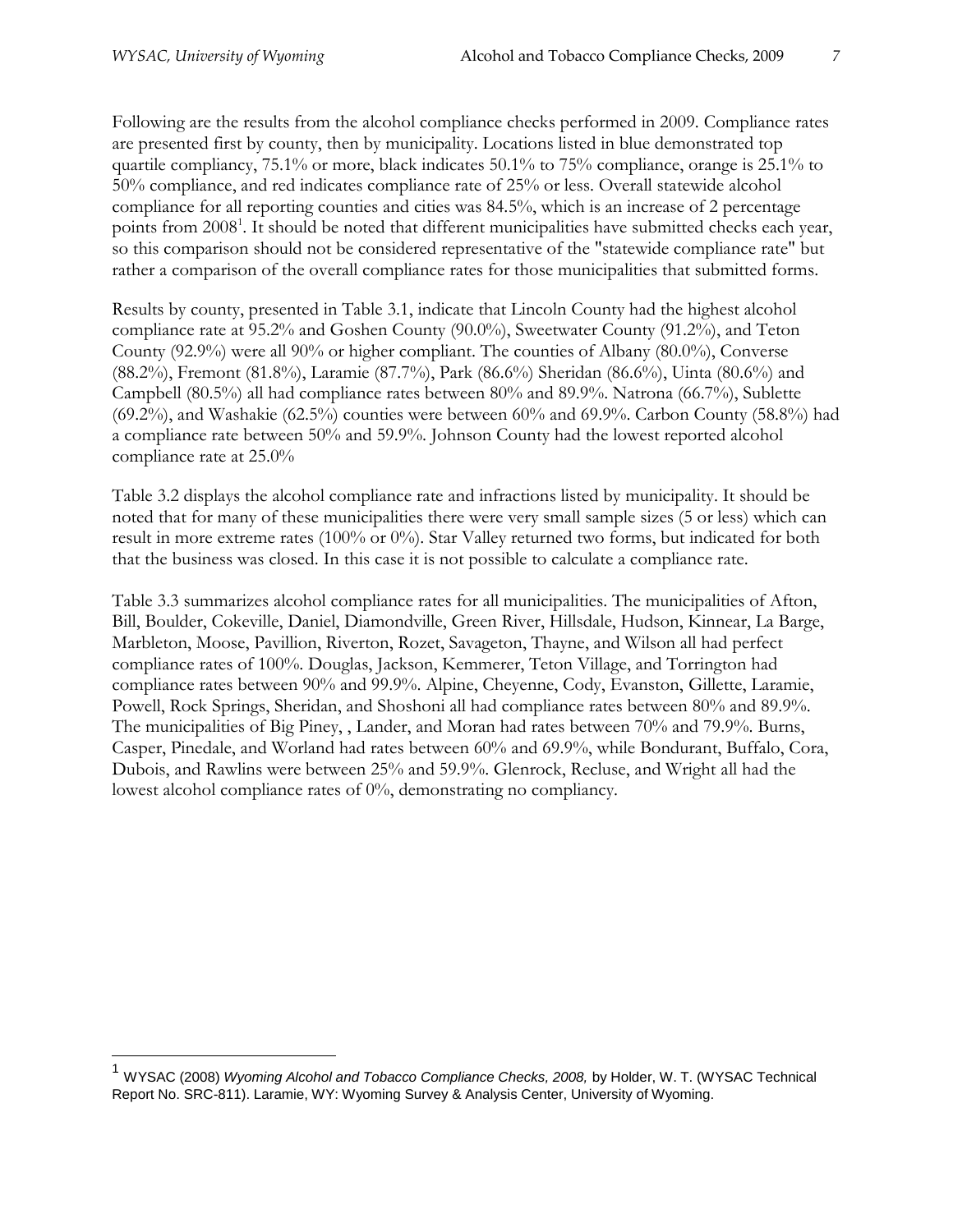|  | Table 3.1. Alcohol Compliance Rate and Number of Violations by County (2009) |  |  |  |  |
|--|------------------------------------------------------------------------------|--|--|--|--|
|--|------------------------------------------------------------------------------|--|--|--|--|

|                   | <b>Alcohol</b><br><b>Compliance</b> | No                 | <b>Prohibited</b><br><b>Sales</b> |                |                | <b>Compliance</b> |
|-------------------|-------------------------------------|--------------------|-----------------------------------|----------------|----------------|-------------------|
| <b>County</b>     | <b>Checks</b>                       | <b>Infractions</b> | <b>Violation</b>                  | <b>Warning</b> | <b>Closed</b>  | Rate              |
| <b>Albany</b>     | 75                                  | 60                 | 15                                | $\mathbf 0$    | 0              | 80.0%             |
| Campbell          | 72                                  | 58                 | 10                                | 4              | 0              | 80.5%             |
| Carbon            | 17                                  | 10                 | 7                                 | 0              | 0              | 58.8%             |
| <b>Converse</b>   | 34                                  | 30                 | $\overline{4}$                    | $\bf{0}$       | 6              | 88.2%             |
| <b>Fremont</b>    | 110                                 | 90                 | 18                                | $\overline{2}$ | $\overline{2}$ | 81.8%             |
| Goshen            | 40                                  | 36                 | 4                                 | $\overline{0}$ | 0              | 90.0%             |
| Johnson           | 16                                  | $\overline{4}$     | 12                                | $\overline{0}$ | 0              | 25.0%             |
| Laramie           | 154                                 | 135                | 17                                | $\overline{2}$ | 0              | 87.7%             |
| Lincoln           | 63                                  | 60                 | 3                                 | $\mathbf{0}$   | 18             | 95.2%             |
| <b>Natrona</b>    | 15                                  | 10                 | 5                                 | $\overline{0}$ | $\overline{0}$ | 66.7%             |
| Park              | 112                                 | 97                 | 15                                | $\bf{0}$       | $\overline{0}$ | 86.6%             |
| <b>Sheridan</b>   | 67                                  | 58                 | 9                                 | $\bf{0}$       | $\overline{7}$ | 86.6%             |
| <b>Sublette</b>   | 26                                  | 18                 | 8                                 | $\mathbf 0$    | 0              | 69.2%             |
| <b>Sweetwater</b> | 91                                  | 83                 | $\overline{7}$                    | $\mathbf{1}$   | $\Omega$       | 91.2%             |
| <b>Teton</b>      | 112                                 | 104                | 3                                 | 5              | 0              | 92.9%             |
| <b>Uinta</b>      | 62                                  | 50                 | 12                                | $\mathbf{0}$   | $\Omega$       | 80.6%             |
| Washakie          | 8                                   | 5                  | 3                                 | $\mathbf 0$    | 0              | 62.5%             |
| <b>Total</b>      | 1074                                | 908                | 152                               | 14             | 33             | 84.5%             |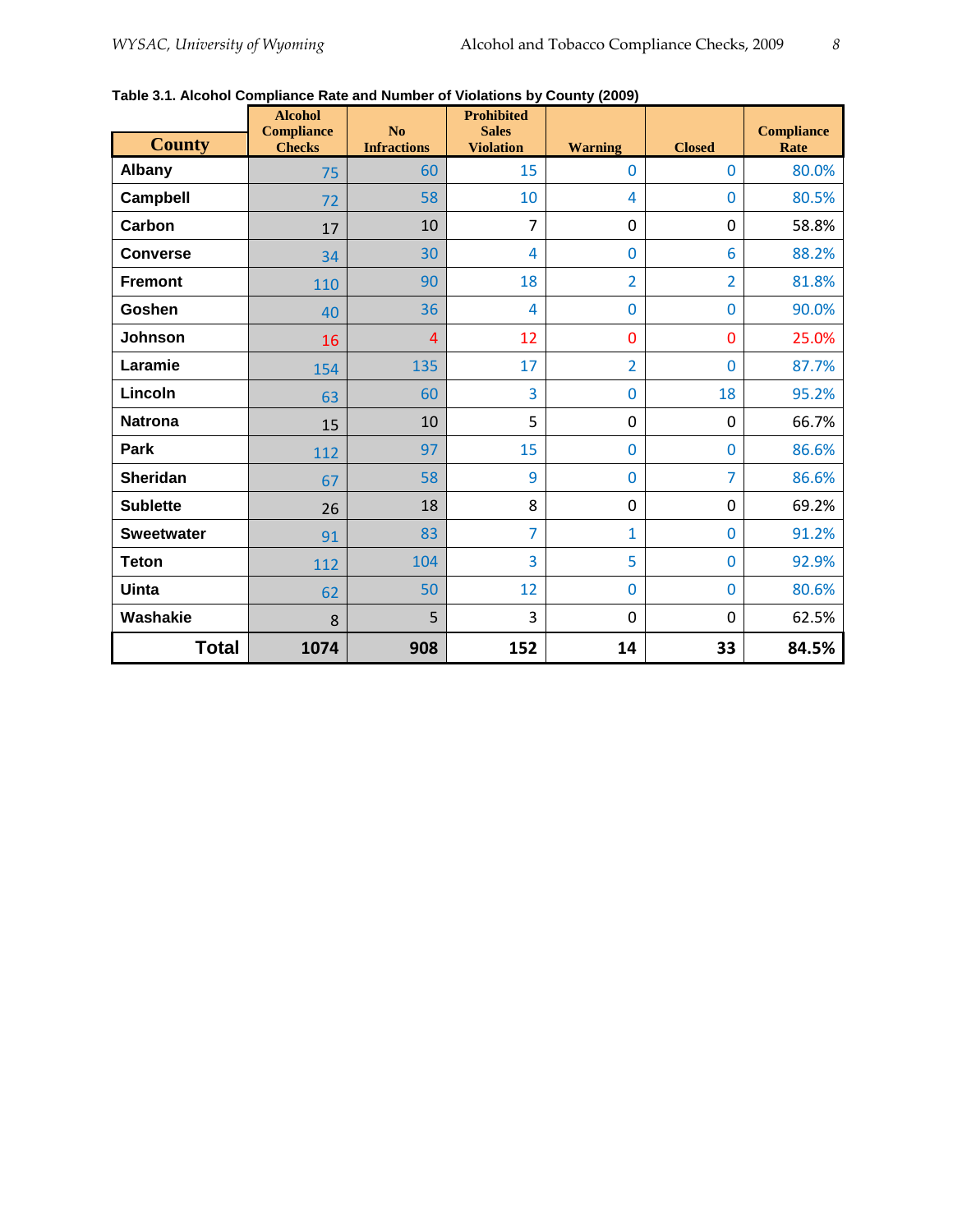**Table 3.2. Alcohol Compliance Rate and Number of Violations by Municipality (2009)**

|               |                      | <b>Alcohol</b>                     |                                      | <b>Prohibited</b>                |                |                |                           |
|---------------|----------------------|------------------------------------|--------------------------------------|----------------------------------|----------------|----------------|---------------------------|
| <b>County</b> | <b>City</b>          | <b>Compliance</b><br><b>Checks</b> | N <sub>o</sub><br><b>Infractions</b> | <b>Sales</b><br><b>Violation</b> | <b>Warning</b> | <b>Closed</b>  | <b>Compliance</b><br>Rate |
| Lincoln       | <b>Afton</b>         | 17                                 | 17                                   | $\mathbf 0$                      | 0              | $\mathbf{1}$   | 100.0%                    |
| Lincoln       | <b>Alpine</b>        | 16                                 | 14                                   | $\overline{2}$                   | 0              | $\overline{2}$ | 87.5%                     |
| Sublette      | <b>Big Piney</b>     | 4                                  | 3                                    | 1                                | 0              | 0              | 75.0%                     |
| Converse      | <b>Bill</b>          | $\mathbf{1}$                       | $\overline{1}$                       | 0                                | $\overline{0}$ | $\overline{0}$ | 100.0%                    |
| Sublette      | <b>Bondurant</b>     | $\overline{2}$                     | $\mathbf{1}$                         | $\mathbf{1}$                     | 0              | 0              | 50.0%                     |
| Sublette      | <b>Boulder</b>       | $\mathbf{1}$                       | $\mathbf{1}$                         | 0                                | 0              | 0              | 100.0%                    |
| Johnson       | <b>Buffalo</b>       | 16                                 | $\overline{4}$                       | 12                               | 0              | 0              | 25.0%                     |
| Laramie       | <b>Burns</b>         | 3                                  | $\overline{2}$                       | 1                                | 0              | 0              | 66.7%                     |
| Natrona       | Casper               | 15                                 | 10                                   | 5                                | 0              | 0              | 66.7%                     |
| Laramie       | <b>Cheyenne</b>      | 148                                | 130                                  | 16                               | $\overline{2}$ | $\mathbf 0$    | 87.8%                     |
| Park          | Cody                 | 46                                 | 41                                   | 5                                | 0              | 0              | 89.1%                     |
| Lincoln       | <b>Cokeville</b>     | $\overline{2}$                     | $\overline{2}$                       | 0                                | 0              | $\mathbf{1}$   | 100.0%                    |
| Sublette      | Cora                 | $\overline{2}$                     | $\mathbf{1}$                         | $\mathbf{1}$                     | $\overline{0}$ | $\overline{0}$ | 50.0%                     |
| Sublette      | <b>Daniel</b>        | $\overline{2}$                     | $\overline{2}$                       | 0                                | 0              | 0              | 100.0%                    |
| Lincoln       | <b>Diamondville</b>  | 4                                  | $\overline{4}$                       | 0                                | 0              | $\mathbf{1}$   | 100.0%                    |
| Converse      | <b>Douglas</b>       | 32                                 | 29                                   | 3                                | 0              | 5              | 90.6%                     |
| Fremont       | <b>Dubois</b>        | 14                                 | $6\phantom{1}6$                      | 8                                | 0              | 0              | 42.9%                     |
| Uinta         | <b>Evanston</b>      | 62                                 | 50                                   | 12                               | 0              | 0              | 80.6%                     |
| Campbell      | <b>Gillette</b>      | 66                                 | 55                                   | 10                               | $\mathbf{1}$   | 0              | 83.3%                     |
| Converse      | <b>Glenrock</b>      | $\mathbf{1}$                       | $\mathbf{0}$                         | $\mathbf{1}$                     | $\overline{0}$ | $\mathbf{1}$   | 0.0%                      |
| Sweetwater    | <b>Green River</b>   | 14                                 | 14                                   | 0                                | 0              | 0              | 100.0%                    |
| Laramie       | <b>Hillsdale</b>     | 3                                  | 3                                    | 0                                | 0              | 0              | 100.0%                    |
| Fremont       | <b>Hudson</b>        | $\overline{3}$                     | $\overline{3}$                       | 0                                | $\overline{0}$ | 0              | 100.0%                    |
| Teton         | <b>Jackson</b>       | 87                                 | 82                                   | $\overline{2}$                   | 3              | 0              | 94.3%                     |
| Lincoln       | Kemmerer             | 17                                 | 16                                   | $\mathbf{1}$                     | 0              | 3              | 94.1%                     |
| Fremont       | <b>Kinnear</b>       | 5                                  | 5                                    | $\overline{0}$                   | $\overline{0}$ | $\overline{0}$ | 100.0%                    |
| Lincoln       | La Barge             | $\overline{2}$                     | $\overline{2}$                       | 0                                | 0              | 8              | 100.0%                    |
| Fremont       | Lander               | 47                                 | 37                                   | 8                                | $\overline{2}$ | 0              | 78.7%                     |
| Albany        | Laramie              | 75                                 | 60                                   | 15                               | $\overline{0}$ | 0              | 80.0%                     |
| Sublette      | <b>Marbleton</b>     | $\overline{2}$                     | $\overline{2}$                       | 0                                | 0              | 0              | 100.0%                    |
| Teton         | <b>Moose</b>         | $\overline{1}$                     | $\mathbf{1}$                         | 0                                | 0              | 0              | 100.0%                    |
| Teton         | Moran                | $\overline{7}$                     | 5                                    | 1                                | 1              | 0              | 71.4%                     |
| Fremont       | <b>Pavillion</b>     |                                    | 1                                    | 0                                | 0              | 0              | 100.0%                    |
| Sublette      | <b>Pinedale</b>      | 13                                 | 8                                    | 5                                | 0              | 0              | 61.5%                     |
| Park          | <b>Powell</b>        | 66                                 | 56                                   | 10                               | 0              | 0              | 84.8%                     |
| Carbon        | <b>Rawlins</b>       | 17                                 | 10                                   | $\overline{7}$                   | 0              | 0              | 58.8%                     |
| Campbell      | <b>Recluse</b>       | 1                                  | 0                                    | 0                                | $\mathbf{1}$   | 0              | 0.0%                      |
| Fremont       | Riverton             | 26                                 | 26                                   | 0                                | $\bf{0}$       | $\overline{2}$ | 100.0%                    |
| Sweetwater    | <b>Rock Springs</b>  | 77                                 | 69                                   | $\overline{7}$                   | $\overline{1}$ | 0              | 89.6%                     |
| Campbell      | Rozet                | $\overline{2}$                     | $\overline{2}$                       | 0                                | $\mathbf 0$    | 0              | 100.0%                    |
| Campbell      | Savageton            | $\mathbf{1}$                       | $\mathbf{1}$                         | 0                                | 0              | 0              | 100.0%                    |
| Sheridan      | Sheridan             | 67                                 | 58                                   | 9                                | 0              | 7              | 86.6%                     |
| Fremont       | Shoshoni             | 14                                 | 12                                   | $\overline{2}$                   | $\mathbf 0$    | 0              | 85.7%                     |
| Lincoln       | <b>Star Valley</b>   | $\mathbf 0$                        | $\boldsymbol{0}$                     | 0                                | 0              | $\overline{2}$ |                           |
| Teton         | <b>Teton Village</b> | 11                                 | 10                                   | 0                                | $\overline{1}$ | 0              | 90.9%                     |
| Lincoln       | <b>Thayne</b>        | 5                                  | 5                                    | 0                                | $\mathbf 0$    | 0              | 100.0%                    |
| Goshen        | <b>Torrington</b>    | 40                                 | 36                                   | 4                                | 0              | 0              | 90.0%                     |
| Teton         | Wilson               | $\overline{6}$                     | $6\phantom{1}$                       | 0                                | $\overline{0}$ | 0              | 100.0%                    |
| Washakie      | Worland              | 8                                  | 5                                    | 3                                | 0              | 0              | 62.5%                     |
| Campbell      | Wright               | $\overline{2}$                     | $\overline{0}$                       | 0                                | $\overline{2}$ | 0              | 0.0%                      |
|               | <b>Total</b>         | 1074                               | 908                                  | 152                              | 14             | 33             | 84.5%                     |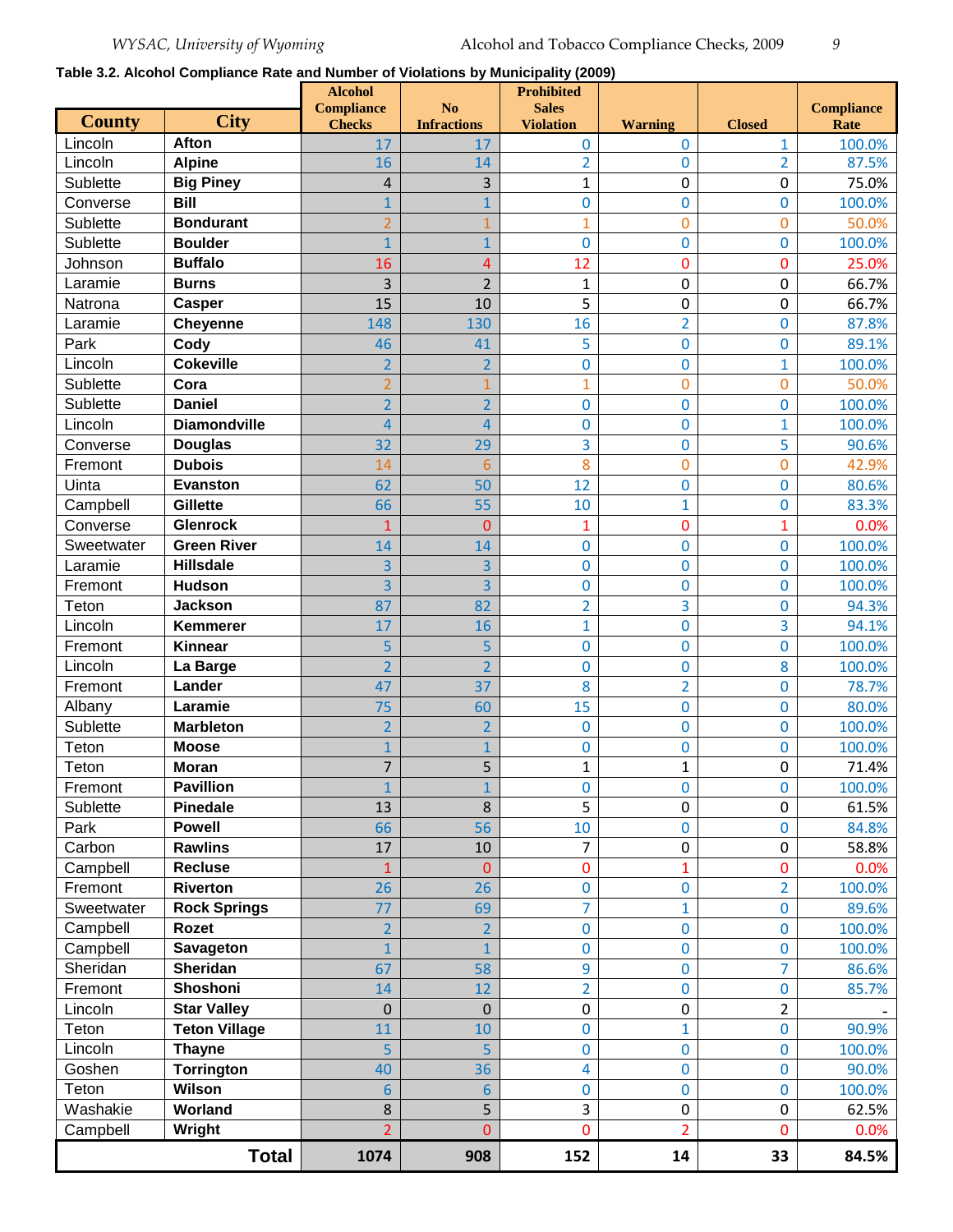| <b>Summary of Alcohol Compliance Rates by Municipality (2009)</b> |                    |                   |               |                   |               |                |  |  |  |
|-------------------------------------------------------------------|--------------------|-------------------|---------------|-------------------|---------------|----------------|--|--|--|
| $100\%$                                                           | $99.9\% - 90.0\%$  | $89.9\% - 80.0\%$ | 79.9% - 70.0% | $69.9\% - 60.0\%$ | 59.9% - 25.0% | $0.0\%$        |  |  |  |
| $\circ$ Afton                                                     | ○ Douglas          | o Alpine          | ○ Big Piney   | $\circ$ Burns     | o Bondurant   | o Glenrock     |  |  |  |
| $\circ$ Bill                                                      | ○ Jackson          | $\circ$ Cheyenne  | ○ Lander      | ○ Casper          | ○ Buffalo     | ○ Recluse      |  |  |  |
| o Boulder                                                         | ○ Kemmerer         | $\circ$ Cody      | ○ Moran       | ○ Pinedale        | ⊙ Cora        | $\circ$ Wright |  |  |  |
| ○ Cokeville                                                       | ○ Teton Village    | o Evanston        |               | o Worland         | ○ Dubois      |                |  |  |  |
| o Daniel                                                          | $\circ$ Torrington | $\circ$ Gillette  |               |                   | ○ Rawlins     |                |  |  |  |
| o Diamondville                                                    |                    | ○ Laramie         |               |                   |               |                |  |  |  |
| ○ Green River                                                     |                    | ○ Powell          |               |                   |               |                |  |  |  |
| o Hillsdale                                                       |                    | ○ Rock Springs    |               |                   |               |                |  |  |  |
| ⊙ Hudson                                                          |                    | ○ Sheridan        |               |                   |               |                |  |  |  |
| ○ Kinnear                                                         |                    | ⊙ Shoshoni        |               |                   |               |                |  |  |  |
| $\circ$ La Barge                                                  |                    |                   |               |                   |               |                |  |  |  |
| o Marbleton                                                       |                    |                   |               |                   |               |                |  |  |  |
| o Moose                                                           |                    |                   |               |                   |               |                |  |  |  |
| ○ Pavillion                                                       |                    |                   |               |                   |               |                |  |  |  |
| ○ Riverton                                                        |                    |                   |               |                   |               |                |  |  |  |
| ⊙ Rozet                                                           |                    |                   |               |                   |               |                |  |  |  |

#### **Table 3.3. Summary of Alcohol Compliance Rates by Municipality (2009)**

o Savageton

o Thayne

o Wilson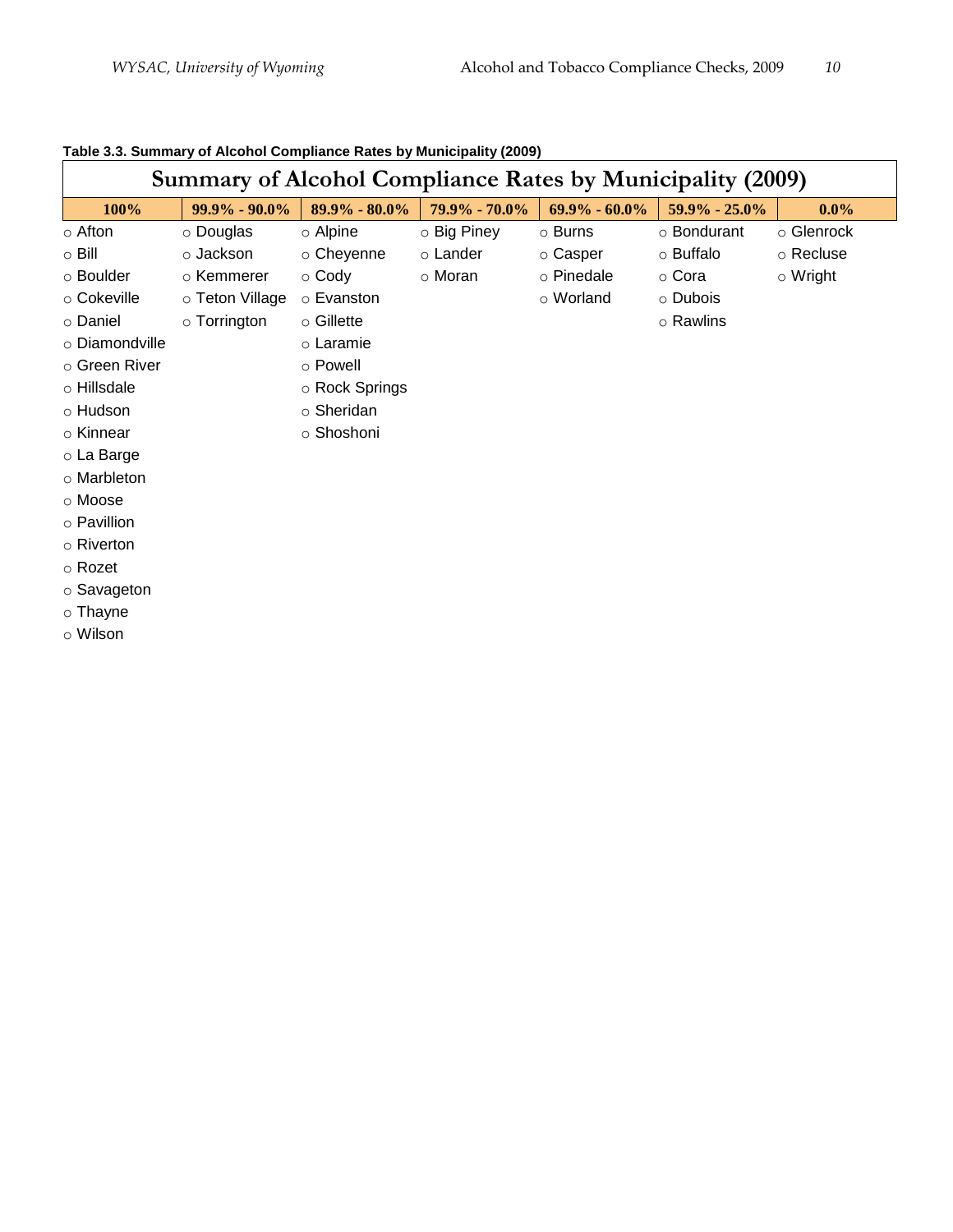## 3.3. Tobacco Compliance Checks Results

In total, 741 tobacco compliance checks were submitted to WYSAC and entered in the database. After removal of null attempt forms a total of 734 checks were included in the calculations and analysis.

Inspection forms indicating only a warning was issued were considered a violation of compliancy for data analysis purposes, though no citations were issued. Data which represented an unsuccessful attempt because the business was closed or no longer sells tobacco were considered a null attempt and not included in the total compliance check count or calculations. Compliance rates were calculated by dividing the number of non-infractions reported by the number of compliance checks performed.

As shown in Figure 3.3 (below), tobacco forms were returned for 17 counties, an increase of 1 compared to 2007 and 2008, and 30 cities, a decrease of 3 from 2008 and an increase of 4 from 2007. Yearly there have been substantially fewer compliance checks for tobacco sales completed than for alcohol sales. Alcohol compliance checks were completed in 50 municipalities in 2009, and tobacco checks were completed only in 30. This is a noteworthy difference of 20 locations across the state, despite the fact that statewide tobacco is sold at more locations than is alcohol.



**Figure 3.3. Tobacco Compliance Checks Submitted By Region (2007–2009)**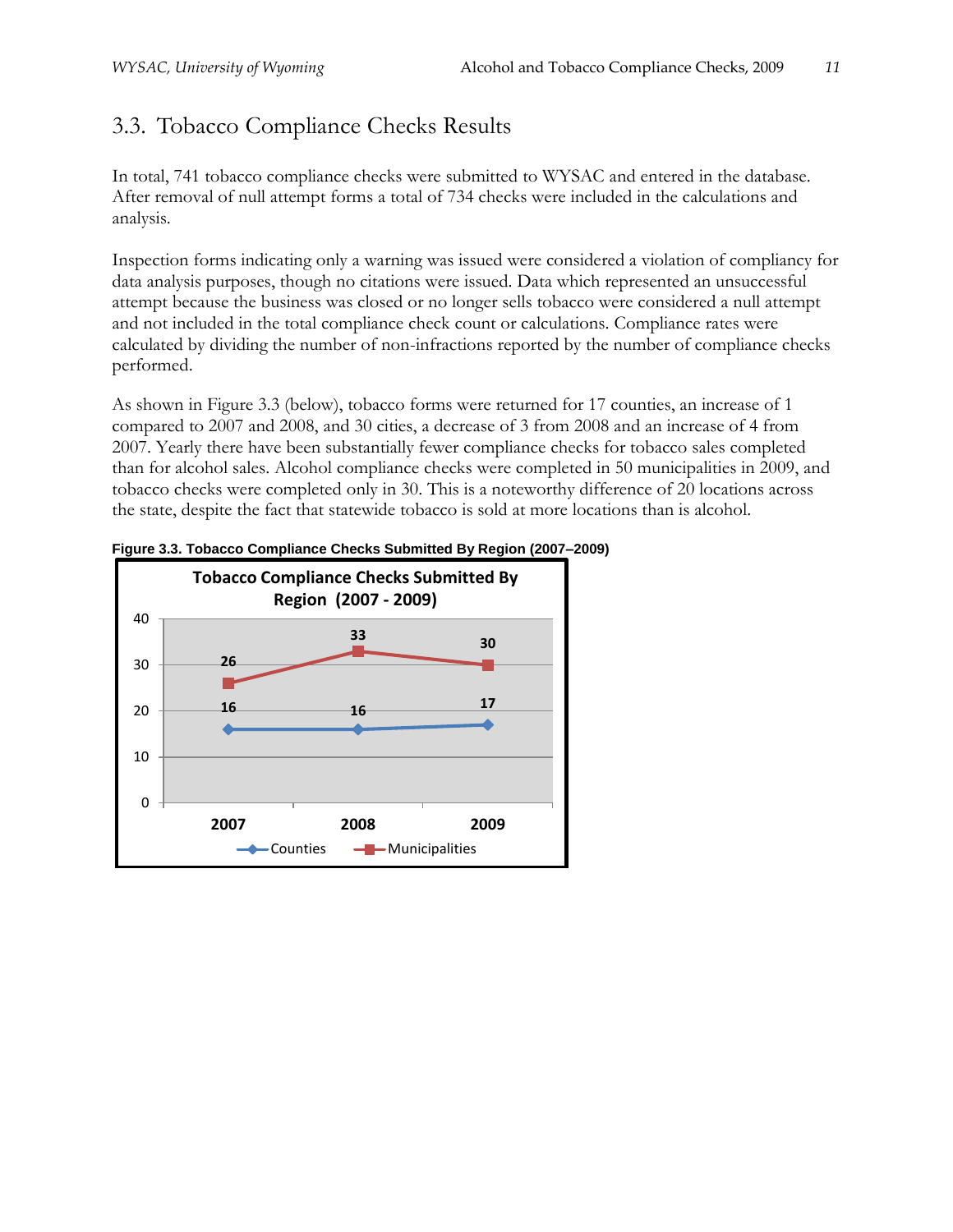$\overline{a}$ 

Following are the results from the tobacco compliance checks performed in 2009. Locations listed in blue demonstrated top quartile compliancy, 75.1% or more, black indicates 50.1% to 75% compliance, orange is 25.1% to 50% compliance, and red indicates compliance rate of 25% or less. Overall statewide tobacco sales compliance was 83.9%, an increase of half a percentage point from 2008<sup>2</sup>. It should be noted that different municipalities have submitted checks each year, so this comparison should not be considered representative of the "statewide compliance rate" but rather a comparison of the overall compliance rates for those municipalities that submitted forms.

Results by county, presented in Table 3.4, indicate that Washakie had a perfect tobacco compliance rate of 100%. The counties of Lincoln (94.0%), Natrona (92.5%), Park (92.3%), and Sweetwater (90.0%) all returned compliance rates between 99.9% and 90.0%. Converse (81.8%), Fremont (85.9%), Laramie (81.3%), Sheridan (84.8%), Teton (88.1%), and Uinta (87.5%) counties had rates between 80% and 89.9%. Albany County (74.6%), Campbell County (71.4%), and Goshen County  $(77.5%)$  had compliance rates between 70% and 79.9%. Carbon  $(69.2%)$  and Sublette  $(61.5%)$ counties had compliance rates between 60% and 69.9%. Hot Springs County was at 50.0% compliancy, the lowest rate reported.

Table 3.5 displays the tobacco compliance rate and infractions listed by municipality. It should be noted that for many of these municipalities there were very small sample sizes (5 or less) which can result in more extreme rates (100% or 0%).

Table 3.6 summarizes tobacco compliance rates for all municipalities. Alpine, Daniel, Diamondville, Etna, Green River, Kemmerer, La Barge, and Worland all had perfect compliance rates of 100%. The municipalities of Afton, Casper, Lander, and Powell all had rates of 90% or greater. The rates for Cheyenne, Douglas, Evanston, Jackson, Riverton, Rock Springs, Sheridan, and Thayne were between 80% and 89.9%. The municipalities of Gillette, Laramie, Marbleton, and Torrington all had compliance rates between 70% and 79.9%, while Cokeville and Rawlins were between 60% and 69.9%. Big Piney, Boulder, Pinedale, and Thermopolis all had the lowest tobacco compliance rates at 50.0%.

<sup>&</sup>lt;sup>2</sup> WYSAC (2008) *Wyoming Alcohol and Tobacco Compliance Checks, 2008, by Holder, W. T. (WYSAC Technical* Report No. SRC-811). Laramie, WY: Wyoming Survey & Analysis Center, University of Wyoming.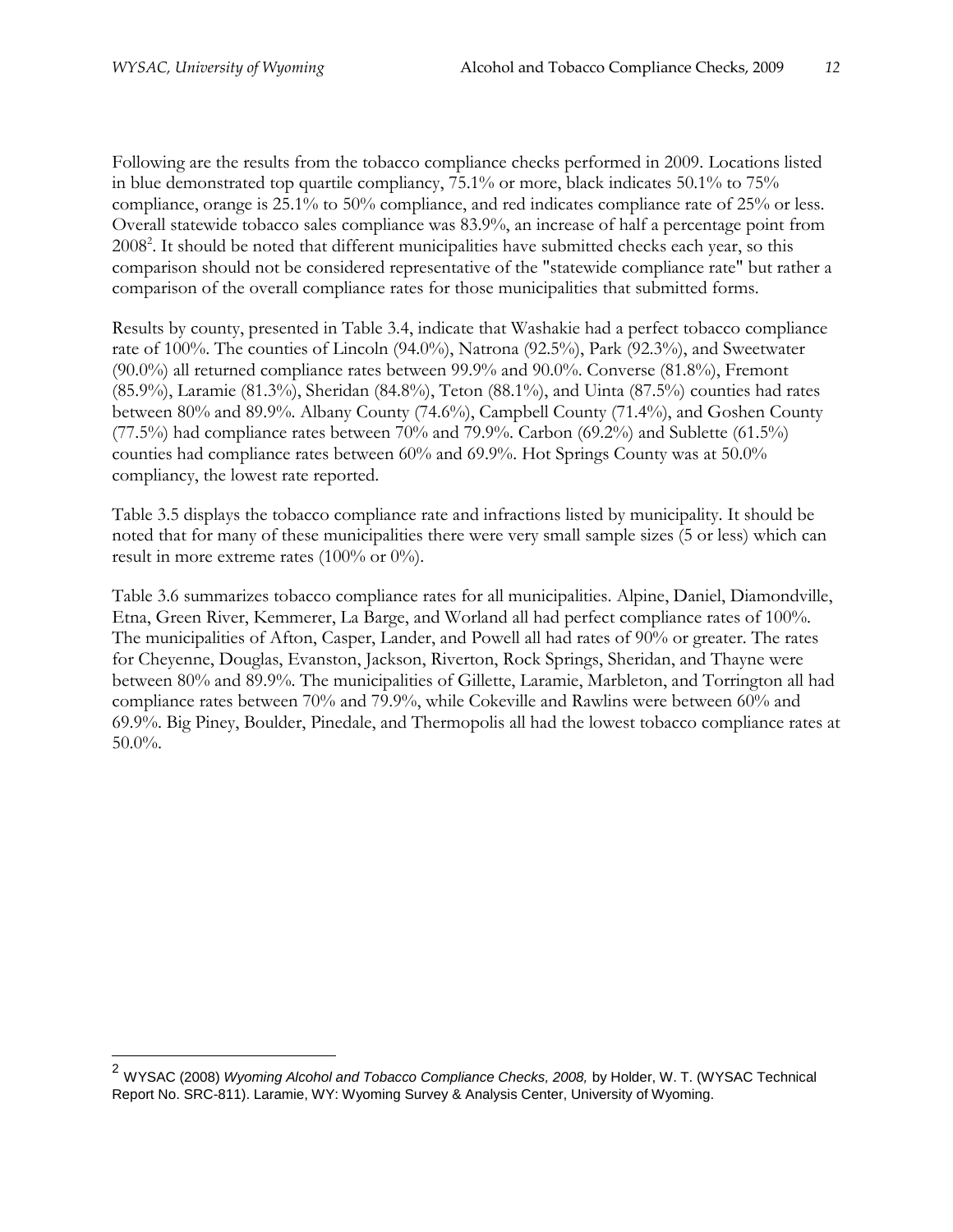|                    | <b>Tobacco</b><br><b>Compliance</b> | N <sub>o</sub>     | <b>Prohibited</b><br><b>Sales</b> | <b>Failure To</b>  |                |               | <b>Compliance</b> |
|--------------------|-------------------------------------|--------------------|-----------------------------------|--------------------|----------------|---------------|-------------------|
| <b>County</b>      | <b>Checks</b>                       | <b>Infractions</b> | <b>Violation</b>                  | <b>Post Notice</b> | <b>Warning</b> | <b>Closed</b> | Rate              |
| Albany             | 59                                  | 44                 | 9                                 | $\mathbf 0$        | 6              | $\mathbf 0$   | 74.6%             |
| Campbell           | 14                                  | 10                 | 4                                 | $\mathbf 0$        | 0              | 0             | 71.4%             |
| Carbon             | 13                                  | 9                  | 4                                 | $\mathbf 0$        | $\mathbf 0$    | $\mathbf 0$   | 69.2%             |
| <b>Converse</b>    | 11                                  | 9                  | $\overline{2}$                    | $\mathbf 0$        | 0              | $\mathbf{1}$  | 81.8%             |
| <b>Fremont</b>     | 92                                  | 79                 | 11                                | $\mathbf 0$        | $\overline{2}$ | $\bf{0}$      | 85.9%             |
| Goshen             | 40                                  | 31                 | 9                                 | $\mathbf 0$        | 0              | $\bf{0}$      | 77.5%             |
| <b>Hot Springs</b> | 8                                   | $\overline{4}$     | 4                                 | $\mathbf{0}$       | 0              | 0             | 50.0%             |
| Laramie            | 123                                 | 100                | 23                                | $\mathbf{0}$       | 0              | $\bf{0}$      | 81.3%             |
| Lincoln            | 50                                  | 47                 | $\overline{3}$                    | $\mathbf 0$        | 0              | 5             | 94.0%             |
| <b>Natrona</b>     | 80                                  | 74                 | 6                                 | $\mathbf 0$        | $\mathbf 0$    | $\mathbf 0$   | 92.5%             |
| Park               | 13                                  | 12                 | $\mathbf{1}$                      | $\overline{0}$     | 0              | $\mathbf 0$   | 92.3%             |
| <b>Sheridan</b>    | 46                                  | 39                 | $\overline{7}$                    | $\mathbf 0$        | $\bf{0}$       | $\bf{0}$      | 84.8%             |
| <b>Sublette</b>    | 26                                  | 16                 | 10                                | $\mathbf 0$        | $\mathbf 0$    | $\mathbf 0$   | 61.5%             |
| <b>Sweetwater</b>  | 60                                  | 54                 | 6                                 | $\mathbf 0$        | 0              | $\mathbf 0$   | 90.0%             |
| <b>Teton</b>       | 59                                  | 52                 | 7                                 | $\mathbf 0$        | 0              | $\mathbf{1}$  | 88.1%             |
| <b>Uinta</b>       | 32                                  | 28                 | 4                                 | $\overline{0}$     | 0              | $\bf{0}$      | 87.5%             |
| Washakie           | 8                                   | 8                  | $\mathbf 0$                       | $\mathbf 0$        | $\mathbf 0$    | $\bf{0}$      | 100.0%            |
| <b>Total</b>       | 734                                 | 616                | 110                               | $\mathbf 0$        | 8              | 7             | 83.9%             |

#### **Table 3.4. Tobacco Compliance Rate and Number of Violations by County (2009)**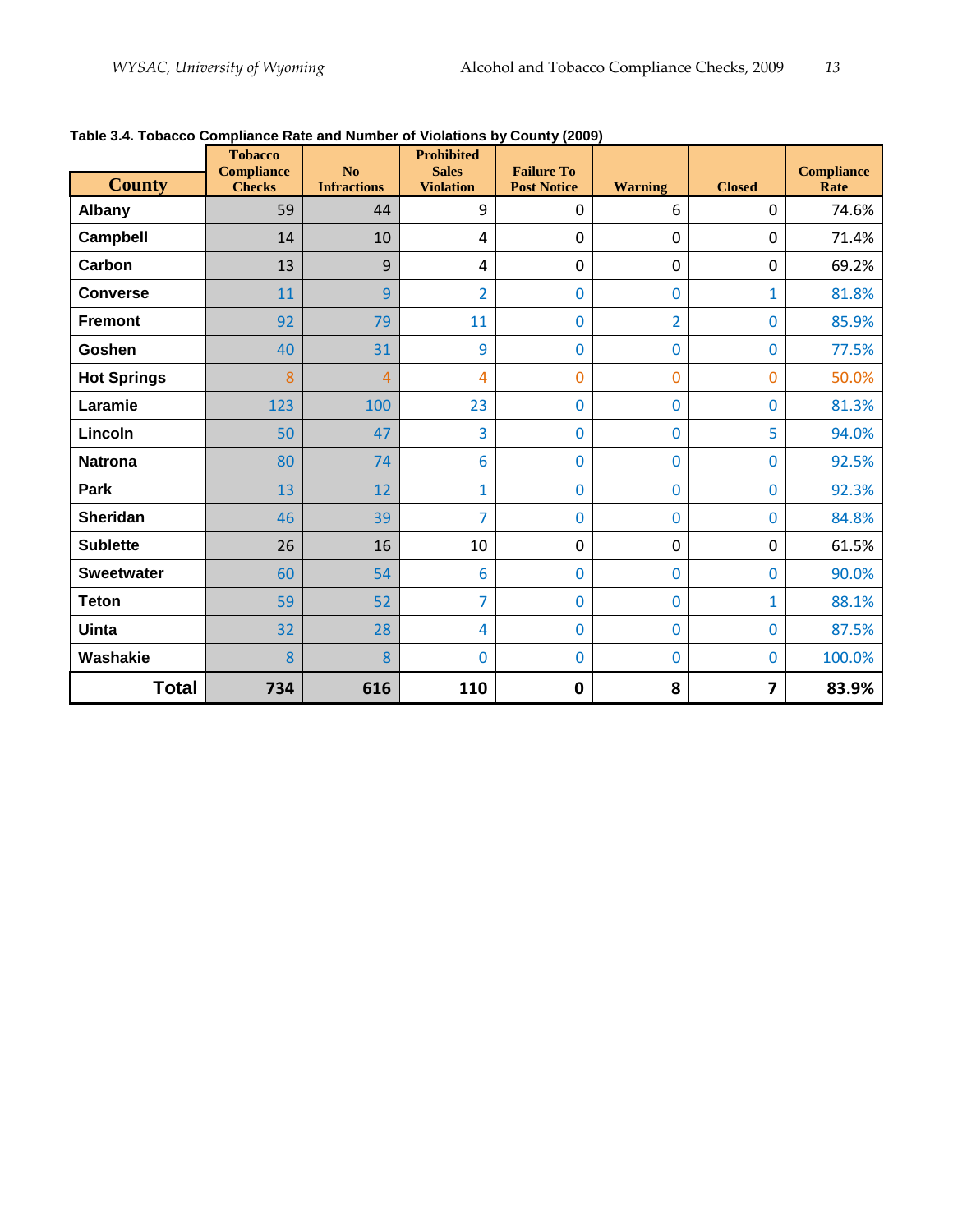| <b>County</b>      | <b>City</b>         | <b>Tobacco</b><br><b>Compliance</b> | N <sub>o</sub>           | <b>Prohibited</b><br><b>Sales</b> | <b>Failure To</b>       |                                | <b>Closed / Does</b><br><b>Not Sell</b> | <b>Compliance</b> |
|--------------------|---------------------|-------------------------------------|--------------------------|-----------------------------------|-------------------------|--------------------------------|-----------------------------------------|-------------------|
| Lincoln            | <b>Afton</b>        | <b>Checks</b><br>13                 | <b>Infractions</b><br>12 | <b>Violation</b><br>$\mathbf{1}$  | <b>Post Notice</b><br>0 | <b>Warning</b><br>$\mathbf{0}$ | <b>Tobacco</b><br>$\overline{2}$        | Rate<br>92.3%     |
| Lincoln            | <b>Alpine</b>       | 10                                  | 10                       | 0                                 | 0                       | $\bf{0}$                       | $\overline{2}$                          | 100.0%            |
| Sublette           | <b>Big Piney</b>    | $\overline{4}$                      | $\overline{2}$           | $\overline{2}$                    | $\mathbf 0$             | $\mathbf{0}$                   | $\mathbf 0$                             | 50.0%             |
| Sublette           | <b>Boulder</b>      | $\overline{4}$                      | $\overline{2}$           | $\overline{2}$                    | $\overline{0}$          | $\mathbf 0$                    | 0                                       | 50.0%             |
| Natrona            | <b>Casper</b>       | 80                                  | 74                       | 6                                 | 0                       | $\bf{0}$                       | $\bf{0}$                                | 92.5%             |
| Laramie            | Cheyenne            | 123                                 | 100                      | 23                                | $\bf{0}$                | $\bf{0}$                       | $\bf{0}$                                | 81.3%             |
| Lincoln            | <b>Cokeville</b>    | 3                                   | $\overline{2}$           | $\mathbf{1}$                      | 0                       | 0                              | 1                                       | 66.7%             |
| Sublette           | <b>Daniel</b>       | $\overline{2}$                      | $\overline{2}$           | 0                                 | 0                       | $\bf{0}$                       | 0                                       | 100.0%            |
| Lincoln            | <b>Diamondville</b> | $\mathbf{1}$                        | $\mathbf{1}$             | 0                                 | 0                       | $\bf{0}$                       | $\bf{0}$                                | 100.0%            |
| Converse           | <b>Douglas</b>      | 11                                  | 9                        | $\overline{2}$                    | 0                       | $\bf{0}$                       | 1                                       | 81.8%             |
| Lincoln            | <b>Etna</b>         | $\overline{2}$                      | $\overline{2}$           | $\mathbf 0$                       | 0                       | $\bf{0}$                       | 0                                       | 100.0%            |
| Uinta              | <b>Evanston</b>     | 32                                  | 28                       | 4                                 | 0                       | $\bf{0}$                       | $\bf{0}$                                | 87.5%             |
| Campbell           | Gillette            | 14                                  | 10                       | 4                                 | 0                       | $\boldsymbol{0}$               | $\pmb{0}$                               | 71.4%             |
| Sweetwater         | <b>Green River</b>  | 17                                  | 17                       | 0                                 | 0                       | 0                              | 0                                       | 100.0%            |
| Teton              | <b>Jackson</b>      | 59                                  | 52                       | 7                                 | 0                       | $\overline{0}$                 | 1                                       | 88.1%             |
| Lincoln            | <b>Kemmerer</b>     | 9                                   | 9                        | 0                                 | 0                       | $\bf{0}$                       | $\bf{0}$                                | 100.0%            |
| Lincoln            | La Barge            | $\overline{4}$                      | 4                        | 0                                 | 0                       | $\mathbf 0$                    | 0                                       | 100.0%            |
| Fremont            | Lander              | 35                                  | 32                       | 3                                 | 0                       | $\bf{0}$                       | 0                                       | 91.4%             |
| Albany             | Laramie             | 59                                  | 44                       | 9                                 | 0                       | 6                              | $\pmb{0}$                               | 74.6%             |
| Sublette           | <b>Marbleton</b>    | 8                                   | 6                        | $\overline{2}$                    | 0                       | $\mathbf 0$                    | 0                                       | 75.0%             |
| Sublette           | <b>Pinedale</b>     | 8                                   | 4                        | 4                                 | 0                       | $\mathbf 0$                    | 0                                       | 50.0%             |
| Park               | <b>Powell</b>       | 13                                  | 12                       | $\mathbf{1}$                      | 0                       | $\overline{0}$                 | $\bf{0}$                                | 92.3%             |
| Carbon             | <b>Rawlins</b>      | 13                                  | 9                        | 4                                 | 0                       | 0                              | 0                                       | 69.2%             |
| Fremont            | <b>Riverton</b>     | 57                                  | 47                       | 8                                 | 0                       | $\overline{2}$                 | 0                                       | 82.5%             |
| Sweetwater         | <b>Rock Springs</b> | 43                                  | 37                       | 6                                 | 0                       | $\bf{0}$                       | $\bf{0}$                                | 86.0%             |
| Sheridan           | Sheridan            | 46                                  | 39                       | $\overline{7}$                    | 0                       | $\bf{0}$                       | $\bf{0}$                                | 84.8%             |
| Lincoln            | <b>Thayne</b>       | 8                                   | $\overline{7}$           | 1                                 | $\pmb{0}$               | $\mathbf 0$                    | 0                                       | 87.5%             |
| <b>Hot Springs</b> | <b>Thermopolis</b>  | 8                                   | 4                        | 4                                 | 0                       | $\overline{0}$                 | 0                                       | 50.0%             |
| Goshen             | <b>Torrington</b>   | 40                                  | 31                       | 9                                 | $\mathbf 0$             | $\pmb{0}$                      | $\mathbf 0$                             | 77.5%             |
| Washakie           | Worland             | $\boldsymbol{8}$                    | 8                        | 0                                 | $\mathbf 0$             | $\pmb{0}$                      | $\bf{0}$                                | 100.0%            |
|                    | <b>Total</b>        | 734                                 | 616                      | 110                               | $\pmb{0}$               | 8                              | $\overline{\mathbf{z}}$                 | 83.9%             |

**Table 3.5. Tobacco Compliance Rate and Number of Violations by Municipality (2009)**